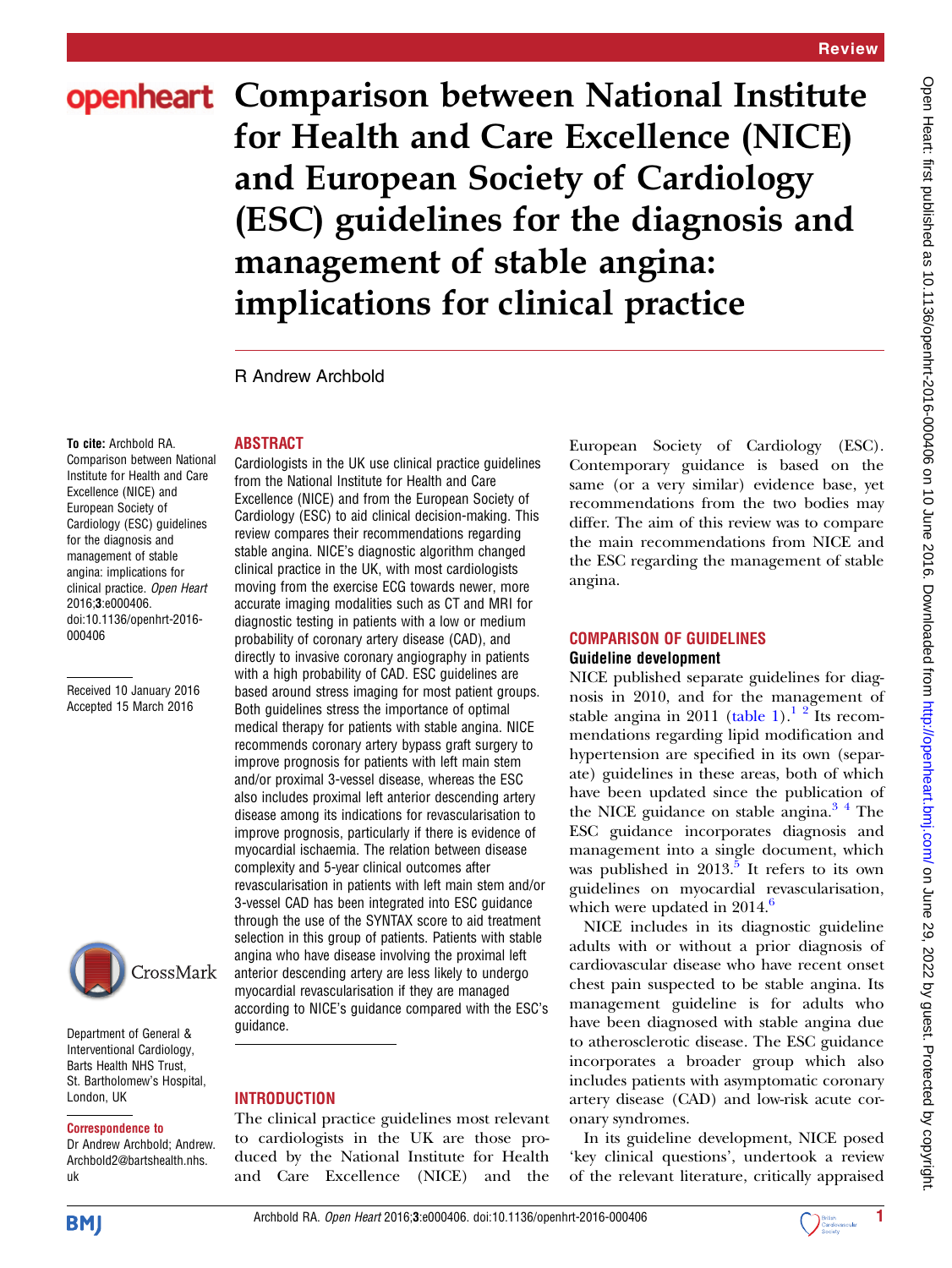|                           | <b>NICE</b>                                                                                                                                                                                                       | <b>ESC</b>                                        |
|---------------------------|-------------------------------------------------------------------------------------------------------------------------------------------------------------------------------------------------------------------|---------------------------------------------------|
| <b>Description</b>        | Two separate guidelines for diagnosis and<br>management                                                                                                                                                           | Single guideline for diagnosis and management     |
| Publication<br>date       | March 2010 (diagnostic); July 2011 (management)                                                                                                                                                                   | August 2013                                       |
| Literature<br>search date | To April 2009 (diagnostic); to 22 October 2010<br>(management)                                                                                                                                                    | Not stated                                        |
| <b>Inclusions</b>         | Diagnostic guidelines:                                                                                                                                                                                            | Stable angina                                     |
|                           | Adults with recent onset chest pain of suspected                                                                                                                                                                  | Asymptomatic patients with known CAD              |
|                           | cardiac origin with or without a history of                                                                                                                                                                       | Low-risk acute coronary syndrome patients (no     |
|                           | cardiovascular disease                                                                                                                                                                                            | ongoing chest pain, negative cardiac biomarkers,  |
|                           | Management guidelines:                                                                                                                                                                                            | and a normal ECG)                                 |
|                           | Adults aged >18 years with stable angina due to                                                                                                                                                                   | Asymptomatic patients with an abnormal test       |
|                           | atherosclerotic disease                                                                                                                                                                                           | References made to microvascular dysfunction      |
|                           | ▶ People with anginal symptoms and normal or<br>minimally diseased coronary arteries                                                                                                                              | and coronary vasospasm                            |
| <b>Exclusions</b>         | Diagnostic guidelines:                                                                                                                                                                                            | Not defined                                       |
|                           | $\triangleright$ Non-ischaemic chest pain                                                                                                                                                                         |                                                   |
|                           | Management of CAD once diagnosis made                                                                                                                                                                             |                                                   |
|                           | Management guidelines:                                                                                                                                                                                            |                                                   |
|                           | $\blacktriangleright$ Recent onset chest pain                                                                                                                                                                     |                                                   |
|                           | Acute coronary syndromes                                                                                                                                                                                          |                                                   |
|                           | Angina due to non-cardiac disease e.g. anaemia or<br>non-coronary cause e.g. aortic stenosis,<br>hypertrophic cardiomyopathy                                                                                      |                                                   |
| Cost                      | An intervention was defined as cost effective if it was                                                                                                                                                           | Not assessed                                      |
| effectiveness             | both less costly in resource use and more clinically                                                                                                                                                              |                                                   |
|                           | effective compared with all relevant alternative                                                                                                                                                                  |                                                   |
|                           | strategies, or if it cost <£20 000 per quality-adjusted                                                                                                                                                           |                                                   |
|                           | life year gained compared with the next best strategy                                                                                                                                                             |                                                   |
| Guidance                  | Simple statements                                                                                                                                                                                                 | Statements usually associated with class of       |
|                           |                                                                                                                                                                                                                   | recommendation (I, IIa, IIb or III)* and level of |
|                           |                                                                                                                                                                                                                   | evidence (A, B or C) <sup>+</sup>                 |
|                           | *I-is recommended; IIa-should be considered; IIb-may be considered; III- is not recommended.                                                                                                                      |                                                   |
|                           | †A—multiple randomised controlled trials or meta-analyses; B—single randomised controlled trial or large non-randomised studies;<br>C-consensus of opinion and/or small studies/retrospective studies/registries. |                                                   |
|                           | CAD, coronary artery disease; ESC, European Society of Cardiology; NICE, National Institute for Health and Care Excellence.                                                                                       |                                                   |

<span id="page-1-0"></span>Table 1 Summary of methodology used in the development of the clinical practice guidelines for the management of stable angina/stable coronary artery disease from NICE and the ESC

the quality of evidence, and made recommendation statements. The ESC made recommendations supported by a class of recommendation and level of evidence. Analyses of health economic data were considered by NICE but not by the ESC.

# **Diagnosis**

Both NICE and the ESC recommend a clinical assessment which includes a history and physical examination. If the pain is non-anginal (one or no features of anginal pain), angina is excluded and other causes for the pain should be sought (table 2). If angina cannot be diagnosed or excluded based on the history (two or three features of anginal pain), then an ECG should be performed, and further diagnostic testing may be indicated depending on the pretest probability (PTP) of CAD. This is assessed from prevalence estimates of obstructive CAD based on age, gender and symptomatology

[\(table 3,](#page-2-0) web addendum table 1). Both guidelines recommend against diagnostic testing in patients who have a very low or very high PTP of CAD due to the limited added value of testing in these groups.

| <b>Table 2</b> Clinical classification of chest pain used by the<br>National Institute for Health and Care Excellence and the<br><b>European Society of Cardiology</b> |                                    |           |  |  |  |
|------------------------------------------------------------------------------------------------------------------------------------------------------------------------|------------------------------------|-----------|--|--|--|
| Characteristics of angina:<br>$\triangleright$ constricting discomfort in the chest, neck, shoulders,<br>arms or jaw                                                   |                                    |           |  |  |  |
| provoked by physical exertion or stress                                                                                                                                |                                    |           |  |  |  |
| $\blacktriangleright$ relieved by rest and/or nitrates within minutes                                                                                                  |                                    |           |  |  |  |
| Typical angina:                                                                                                                                                        | Atypical angina: Non-anginal pain: |           |  |  |  |
| All three                                                                                                                                                              | Two                                | One or no |  |  |  |

characteristics present

characteristics present

characteristics present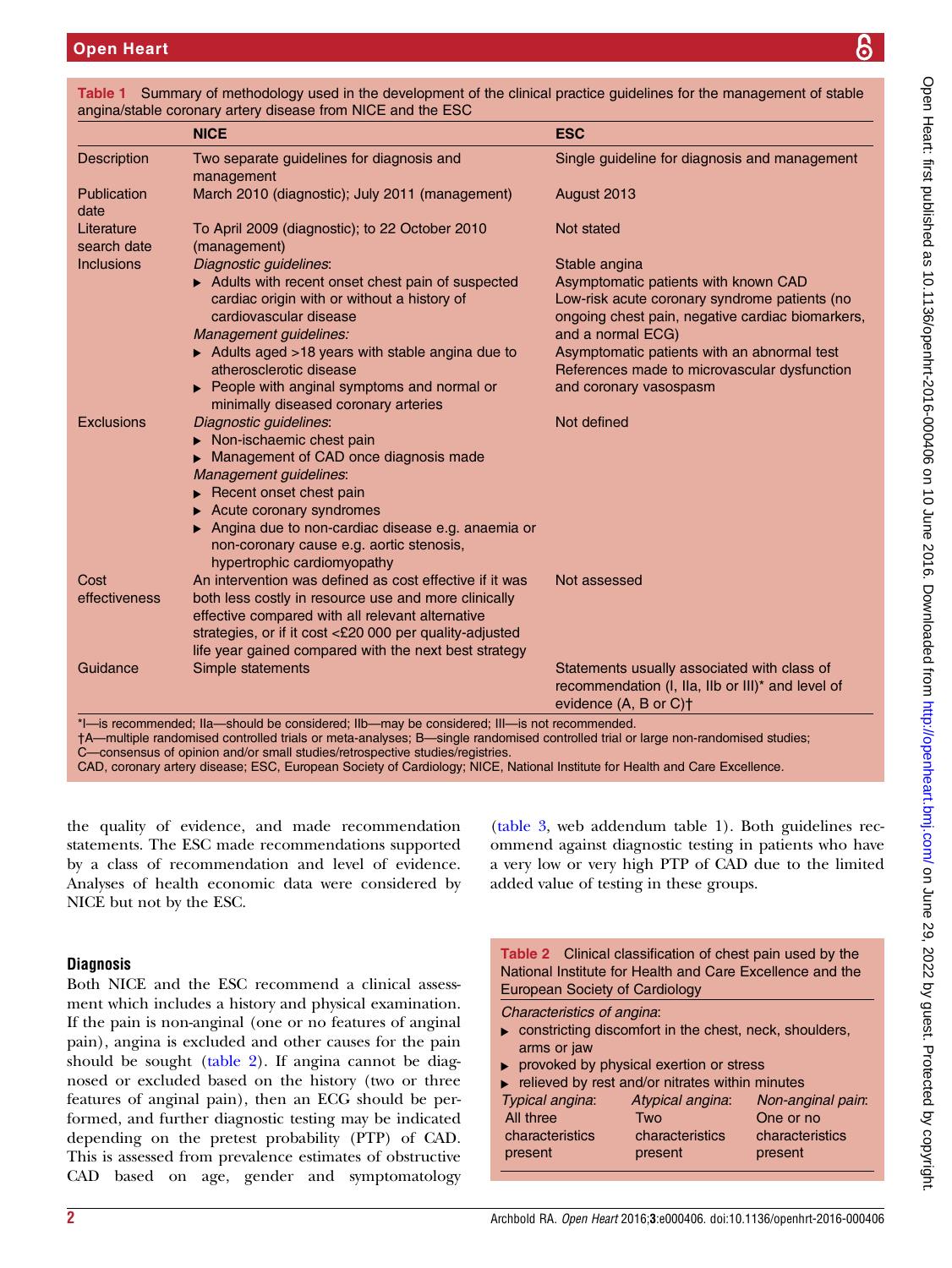<span id="page-2-0"></span>Table 3 Prevalence estimates for coronary artery disease in patients with stable chest pain based on age, gender and symptoms, and their influence on diagnostic testing

| (a) NICE    |                        |    |       |    |            |                        |       |    |                       |    |       |    |
|-------------|------------------------|----|-------|----|------------|------------------------|-------|----|-----------------------|----|-------|----|
|             | Non-anginal chest pain |    |       |    |            | <b>Atypical angina</b> |       |    | <b>Typical angina</b> |    |       |    |
|             | <b>Men</b>             |    | Women |    | <b>Men</b> |                        | Women |    | <b>Men</b>            |    | Women |    |
| Age (years) | Lo                     | Hi | Lo    | Hi | Lo         | Hi                     | Lo    | Hi | Lo                    | Hi | Lo    | Hi |
| 35          | 3                      | 35 |       | 19 | 8          | 59                     | 2     | 39 | 30                    |    | 10    |    |
| 45          | 9                      | 47 | 2     | 22 | 21         | 70                     | 5     | 43 | 51                    | 92 | 20    |    |
| 55          | 23                     | 59 | 4     | 25 | 45         | 79                     | 10    | 47 | 80                    | 95 | 38    |    |
| 65          | 49                     | 69 | 9     | 29 |            | 86                     | 20    | 51 | 93                    | 97 | 56    |    |

For men aged >70 years with atypical or typical angina, assume an estimate >90%.

For women aged >70 years, assume an estimate of 61–90% except women at high risk and with typical angina where a risk of >90% should be assumed.

Values are per cent of people at each mid-decade age with significant coronary artery disease.

Hi=high risk, diabetes mellitus, smoking and hypercholesterolaemia (total cholesterol >6.47 mmol/L).

Lo=low risk, none of these three.

Modified from NICE Guideline for the Diagnosis of Chest Pain of Recent Onset, 2010.

|  | (b) ESC |
|--|---------|
|--|---------|

|             | Non-anginal chest pain |              | <b>Atypical angina</b> |              | <b>Typical angina</b> |              |  |
|-------------|------------------------|--------------|------------------------|--------------|-----------------------|--------------|--|
| Age (years) | <b>Men</b>             | <b>Women</b> | <b>Men</b>             | <b>Women</b> | <b>Men</b>            | <b>Women</b> |  |
| 35          |                        | b            |                        | 10           |                       | 28           |  |
| 45          | 25                     |              | 38                     | 14           | 69                    |              |  |
| 55          |                        | 12           |                        |              |                       |              |  |
| 65          |                        |              | 59                     | 28           | 84                    | 58           |  |
| 75          |                        | 24           | 69                     |              | 39                    | 68           |  |
| 85          |                        | 32           | '8                     |              |                       | 76           |  |

Values are per cent of people at each mid-decade age with significant coronary artery disease.

Modified from ESC Guideline for the Management of Patients with Stable Coronary Artery Disease, 2013.

#### Recommended diagnostic testing

|                                                          | Non-anginal chest pain-no diagnostic testing    |  |  |  |  |
|----------------------------------------------------------|-------------------------------------------------|--|--|--|--|
|                                                          | required (NICE)                                 |  |  |  |  |
|                                                          | PTP for CAD below the threshold for diagnostic  |  |  |  |  |
|                                                          | testing                                         |  |  |  |  |
|                                                          | CT calcium score $\pm$ CT coronary angiogram    |  |  |  |  |
|                                                          | Non-invasive stress imaging                     |  |  |  |  |
|                                                          | Exercise ECG where non-invasive stress          |  |  |  |  |
|                                                          | imaging not available                           |  |  |  |  |
|                                                          | Invasive coronary angiogram                     |  |  |  |  |
|                                                          | PTP for CAD high-no diagnostic testing required |  |  |  |  |
| CAD, coronary artery disease; ESC, European Society of   |                                                 |  |  |  |  |
| Cardiology; NICE, National Institute for Health and Care |                                                 |  |  |  |  |
| Excellence; PTP, pretest probability.                    |                                                 |  |  |  |  |

In NICE's guidance, patients who remain in the diagnostic algorithm fall into three groups which undergo different diagnostic testing according to the PTP of CAD:

- ▸ PTP 10–29%—CT calcium score with or without CT coronary angiography
- ▸ PTP 30–60%—functional imaging
- ▸ PTP 61–90%—invasive coronary angiography

NICE recommends against using the exercise ECG to diagnose or exclude stable angina for people without known CAD.

According to ESC guidance, if angina has not been excluded following clinical assessment, an echocardiogram should be performed. Patients who have both a left ventricular ejection fraction (LVEF) <50% and typical

angina should be offered invasive coronary angiography. Other patients who have a PTP of 15–85% should undergo non-invasive testing for ischaemia or CT coronary angiography. Stress imaging is the preferred option, but exercise ECG testing is recommended for patients with a PTP of 15–65% where stress imaging is not locally available. The ESC recommends against using the exercise ECG as a diagnostic test in patients with a PTP >65%. CT coronary angiography is recommended as an alternative to stress imaging in patients with a PTP 15–50%.

# General considerations and lifestyle management

NICE recommends that men and women with symptoms of stable angina should be investigated and treated no differently (web addendum table 2).

The ESC includes recommendations regarding influenza vaccination, hormone replacement therapy, and a target for HbAIc in people with diabetes, areas which are not covered by NICE, and it makes more specific recommendations than NICE about body mass index, diet and exercise.

NICE recommends a target blood pressure of <140/ 90 mm Hg in patients aged <80 years and <150/  $90 \text{ mm Hg}$  in those aged  $>80 \text{ years.}^4$  $>80 \text{ years.}^4$  The ESC recommends lowering blood pressure to <140/90 mm Hg irrespective of age, and to  $\langle 140/85 \text{ mm Hg} \rangle$  in patients with diabetes.

The ESC states that cardiac rehabilitation should be considered for all patients with CAD, whereas the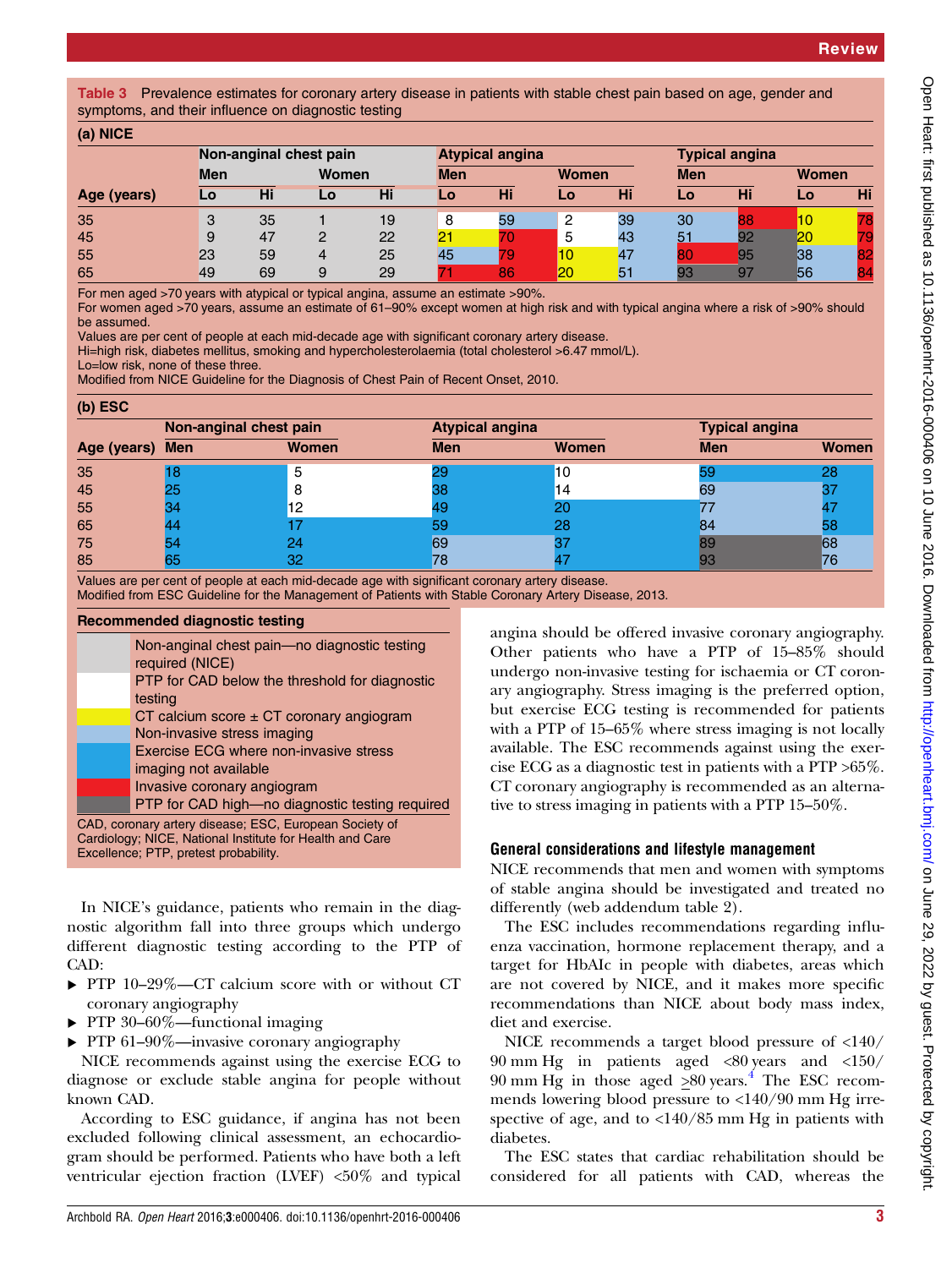clinical and cost-effectiveness of cardiac rehabilitation in patients with stable angina is considered unproven by NICE.

## Pharmacological management

Both NICE and the ESC recommend β-blockers and/or calcium channel blockers as first-line antianginal therapy, with long-acting nitrates, ivabradine, nicorandil or ranolazine reserved for patients who have contraindications to these agents or who fail to tolerate them (table 4). The ESC recommends the use of β-blockers in asymptomatic patients with large areas of ischaemia, a group not covered by NICE.

Low-dose aspirin is recommended in all patients with stable angina/CAD for the secondary prevention of cardiovascular events, as are statins. NICE recommends using atorvastatin 80 mg with the aim of reducing non-HDL cholesterol concentration by at least  $40\%$ . The ESC aims to lower LDL-cholesterol concentration to below 1.8 mmol/L, or by at least  $50\%$  if this target cannot be reached. The routine administration of drugs to raise HDL-cholesterol or to lower triglyceride concentration is not recommended.

ACE inhibitors are recommended in patients with stable angina who have systolic left ventricular dysfunction

diabetes, and by the ESC for patients with hypertension.

# Risk stratification

NICE recommends that the possibility of left main stem and/or proximal 3-vessel disease, and the potential survival gain from coronary artery bypass grafting (CABG) with this anatomy, is discussed with patients whose symptoms are controlled following a diagnosis of CAD (web addendum table 3). It recommends that non-invasive functional or anatomical imaging is considered in order to identify patients who might benefit from CABG. The overlap between diagnostic testing and risk stratification means that, if NICE guidance is followed, some form of prognostic information will be available following a confirmed diagnosis of CAD for all patients except those who have typical angina and a PTP of CAD >90%.

Analogous to NICE, if the ESC diagnostic pathway is followed, only patients with a PTP of CAD >85% will not have diagnostic test results available for risk stratification, and the ESC recommends that these patients undergo stress imaging. The ESC defined an annual mortality rate >3% as high risk indicating the requirement for invasive coronary angiography, and it defined parameters for the exercise ECG, stress imaging (>10% ischaemic myocardium), and CT coronary angiography

| Table 4 Summary of main recommendations regarding pharmacological management in patients with stable angina/stable |            |  |  |  |  |
|--------------------------------------------------------------------------------------------------------------------|------------|--|--|--|--|
| coronary artery disease from NICE and the ESC                                                                      |            |  |  |  |  |
| <b>NICE</b>                                                                                                        | <b>ESC</b> |  |  |  |  |

|                                                                                                                | <b>NICE</b>                                                                                                                       | <b>ESC</b>                                                                                                  |
|----------------------------------------------------------------------------------------------------------------|-----------------------------------------------------------------------------------------------------------------------------------|-------------------------------------------------------------------------------------------------------------|
| Optimal medical therapy                                                                                        | Consists of one or two antianginal drugs as<br>necessary, plus drugs for secondary<br>prevention of cardiovascular disease        | Indicates at least one drug for<br>angina/ischaemia relief, plus drugs<br>for event prevention. (IC)        |
| Immediate symptom relief<br>Angina prophylaxis:                                                                | Short-acting nitrate                                                                                                              | Short-acting nitrate. (I B)                                                                                 |
| <b>First line</b>                                                                                              | β-Blocker and/or calcium channel blocker                                                                                          | β-Blocker and/or calcium channel<br>blocker. (I A)                                                          |
| Second-line add-on therapy or<br>alternative therapy when first-line<br>agent contraindicated or not tolerated | Long-acting nitrate or ivabradine or nicorandil<br>or ranolazine                                                                  | Long-acting nitrate or ivabradine or<br>nicorandil or ranolazine. (Ila B)                                   |
|                                                                                                                |                                                                                                                                   | Trimetazidine may be considered.<br>(IIb B)                                                                 |
| Asymptomatic patients with large<br>areas of ischaemia (>10%<br>myocardium)                                    |                                                                                                                                   | β-Blockers should be considered.<br>(IIa C)                                                                 |
| Event prevention                                                                                               | Aspirin 75 mg                                                                                                                     | Low-dose aspirin. (I A)<br>Clopidogrel in cases of aspirin<br>intolerance. (IB)                             |
|                                                                                                                | Statin in line with NICE clinical guideline on<br>lipid modification*. Atorvastatin 80 mg to lower<br>non-HDL-cholesterol by >40% | Statin. (I A) Treatment target for<br>LDL-cholesterol <1.8 mmol/L and/or<br>>50% reduction                  |
|                                                                                                                | ACE inhibitor for patients with diabetes                                                                                          | ACE inhibitor (or ARB) if presence of<br>other conditions (heart failure,<br>hypertension, diabetes). (I A) |
|                                                                                                                | *This was NICE clinical guideline 67 when the NICE stable angina guideline was published. It recommended using Simvastatin 40 mg, |                                                                                                             |

increasing to Simvastatin 80 mg if blood concentrations of total cholesterol <4 mmol/L and LDL-cholesterol <2 mmol/L were not attained. An update to the lipid modification guidance, NICE clinical guideline 181, was published in July 2014 which recommended the use of Atorvastatin 80 mg with the aim of reducing the blood non-HDL cholesterol concentration by at least 40%. ACE, angiotensin converting enzyme; ARB, angiotensin receptor blocker; ESC, European Society of Cardiology; HDL,

high-density lipoprotein; LDL, low-density lipoprotein; NICE, National Institute for Health and Care Excellence.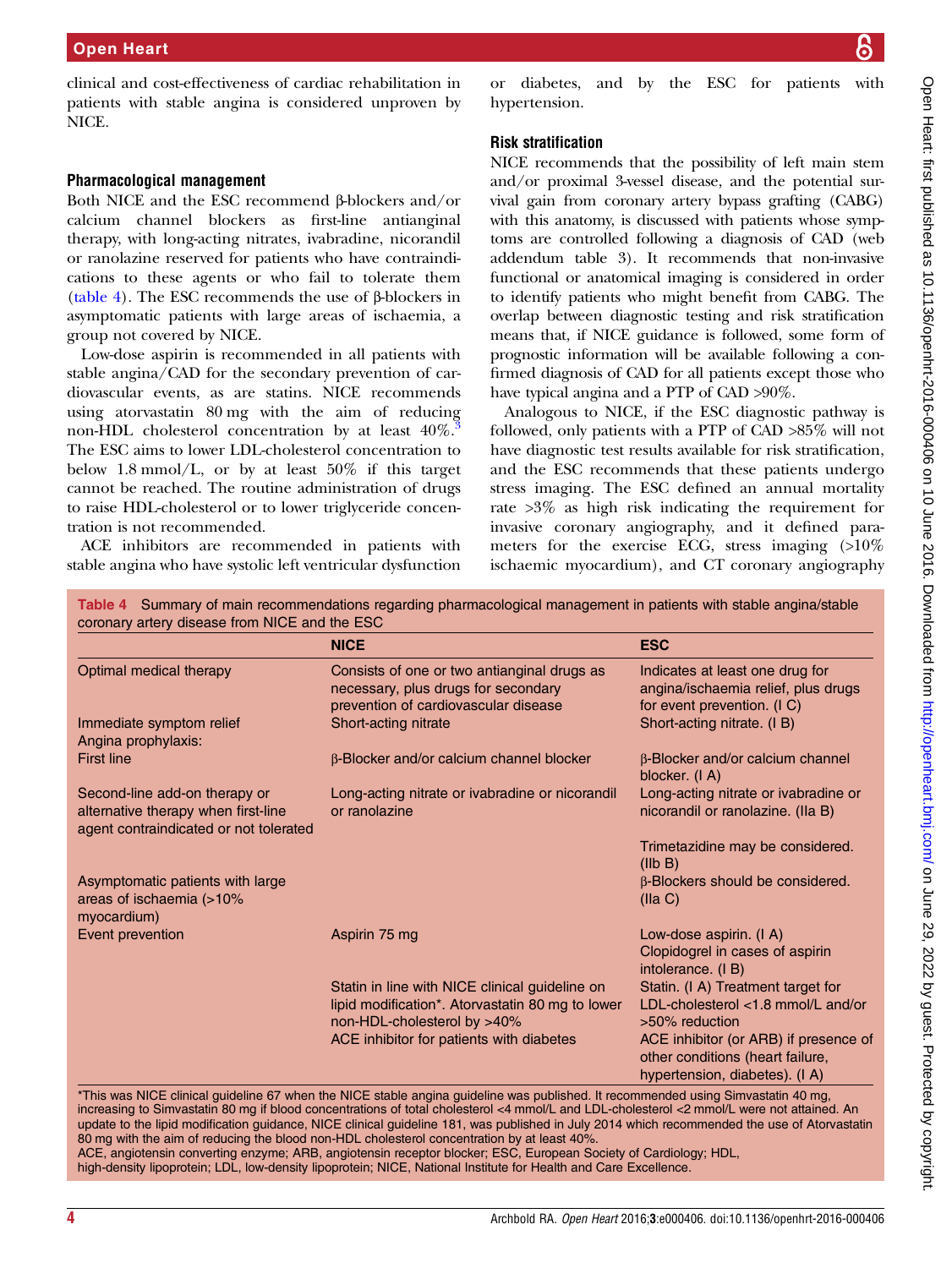(left main stem disease, proximal 3-vessel disease, and proximal left anterior descending artery disease) which met this criterion. Where patients undergo invasive coronary angiography for symptomatic reasons, the ESC recommends that fractional flow reserve (FFR) may be required for risk stratification.

The ESC recommends that echocardiography is undertaken in all patients with suspected CAD, left ventricular impairment conferring an unfavourable prognosis.

### Myocardial revascularisation

NICE recommends revascularisation (by CABG) for patients who have left main stem and/or proximal 3-vessel disease (web addendum table 4). By contrast, the ESC recommends revascularisation to improve prognosis in patients with left main stem disease  $>50\%$ \*, 2– 3-vessel disease with impaired left ventricular function, proximal left anterior descending artery stenosis >50%\*, single remaining vessel with >50% stenosis\*, or a large area of ischaemia (\*with documented ischaemia or FFR  $\leq$ 0.8 for stenoses between 50% and 90%).

In symptomatic patients in whom either CABG or percutaneous coronary intervention (PCI) might be appropriate, NICE recommends that the risks and benefits of PCI and CABG are explained and, if no preference is expressed, that the evidence which suggests that PCI may be the more cost-effective procedure is taken into account in selecting treatment. In symptomatic patients with multivessel disease who have diabetes or are over 65 years, or who have anatomically complex 3-vessel disease with or without involvement of the left main stem, NICE recommends that the potential survival advantage of CABG is taken into account in selecting treatment. NICE hints at the use of the SYNTAX score in guiding treatment selection by recommending the use of a systematic approach to assess the severity and complexity of the patient's CAD while also considering their comorbidities. The ESC specifies the use of the SYNTAX score in determining the most appropriate mode of revascularisation in patients with left main stem and/or 3-vessel disease, and is more didactic than NICE in its recommendations regarding the mode of revascularisation in other patient groups. Specifically, it recommends CABG for patients with left main stem disease with 2-vessel or 3-vessel disease and a SYNTAX score >33, and for patients with 3-vessel disease and a SYNTAX score >23, and it recommends PCI for patients with 1-vessel or 2-vessel disease without proximal left anterior descending artery involvement, and for patients with left main stem with or without 1-vessel disease, ostium/midshaft disease, and patients at high surgical risk. In patients with diabetes with multivessel disease, the ESC favours CABG over PCI.

The multidisciplinary team meeting is promoted in both guidelines for clinical decision-making in more complex patients such as those with left main stem or

multivessel disease, complex coronary anatomy, or in patients with comorbidities.

# **DISCUSSION**

The principle of formally assessing PTP of CAD and applying diagnostic testing in patients without a very low or very high PTP is applied in both guidelines. The main differences between the diagnostic algorithms are: (1) routine use of echocardiography by the ESC which determines the initial strategy in patients with typical angina and influences the choice of ischaemia testing in patients without typical angina when stress imaging is not available; (2) potential use of the exercise ECG by the ESC, but not by NICE; (3) stress imaging as firstchoice diagnostic testing by the ESC in most patients who have a PTP 15–85% and (4) invasive coronary angiography as NICE's first diagnostic test in patients with a PTP of CAD  $>60\%$ .

The ESC's reliance on echocardiography was derived from the prognostic impact of left ventricular impairment observed in the Coronary Artery Surgery Study registry in which 12-year survival rates for patients with LVEF  $\geq 50\%$ , 35–49% and <35%, were [7](#page-6-0)3%, 54% and 21%, respectively.<sup>7</sup> The >3% annual mortality rate in patients with LVEF <50% underlies the ESC's recommendation to undertake invasive coronary angiography in patients with typical angina and left ventricular impairment, and is predicated on the premise that revascularisation improves prognosis in this group of patients.

NICE concluded that the exercise ECG should not be used to diagnose CAD after considering the findings of a systematic review (147 studies; 24 074 patients) in which its weighted mean sensitivity and specificity in comparison with coronary angiography was 68% and 77%, respectively.<sup>[8](#page-6-0)</sup> The ESC determined from its literature review that the exercise ECG has a specificity of about 90% and a sensitivity of about 50%. The inferiority of the exercise ECG to stress imaging is acknowledged by the ESC, but it considers the exercise ECG valuable in low or intermediate-risk patients when there is no local access to stress imaging. Whether or not this relates to recognition that some parts of Europe do not have widespread availability of stress imaging is not clear, but ESC guidelines are intended for implementation across 56 counties which do not have equal healthcare resources. In the UK, at least one form of stress imaging is generally available, so the default, were these guidelines applied, would be for stress imaging in all patients with PTP 15– 85% except for patients with both LVEF <50% and typical angina, who should undergo invasive coronary angiography.

The prevalence estimates for CAD used by NICE and the ESC are derived from two different studies. $9\,10\,$  NICE includes the presence or absence of risk factors for CAD in its PTP table, whereas the ESC does not. The estimates of PTP used by NICE are very different in patients with and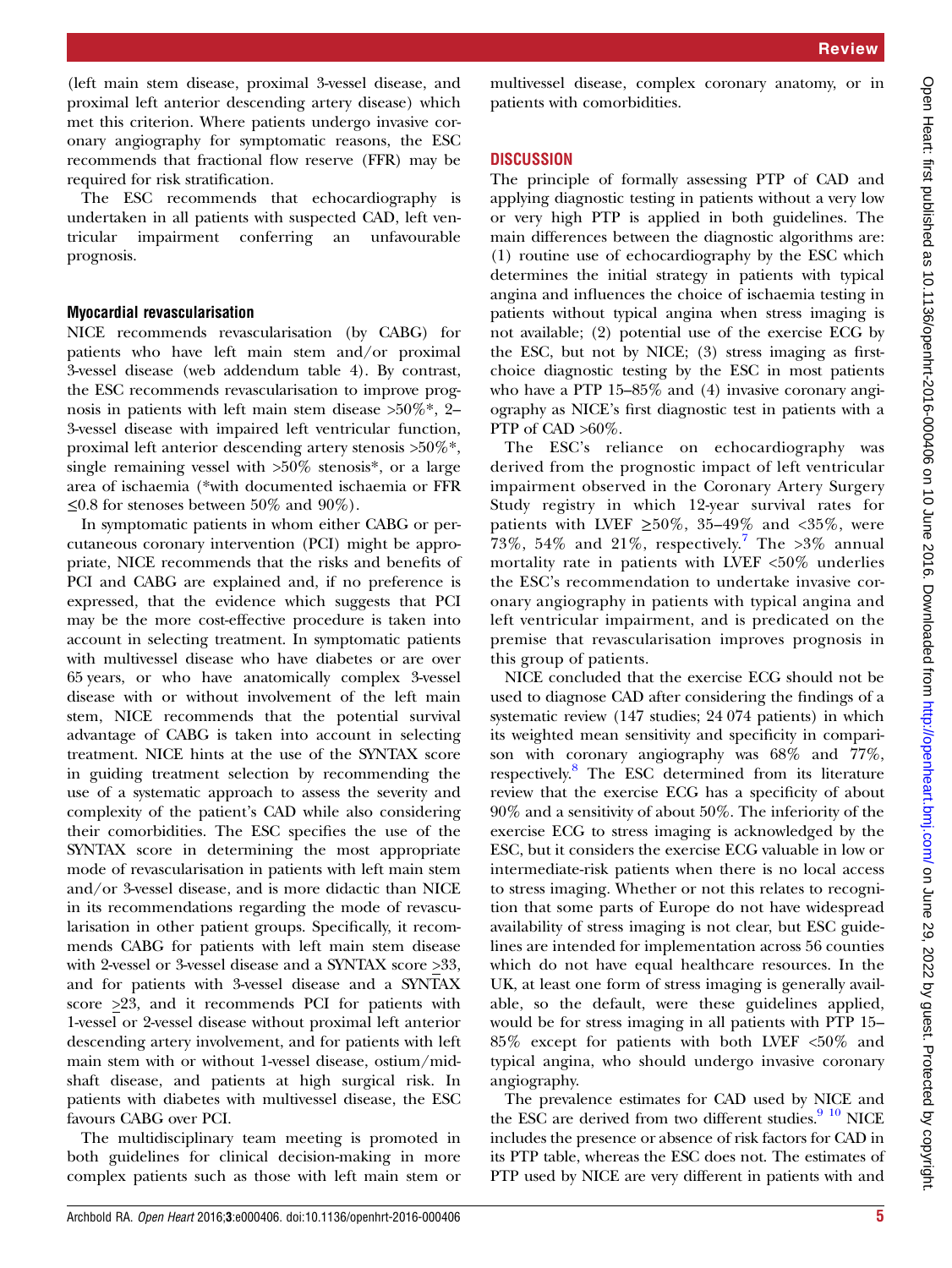without risk factors for CAD, particularly in younger patients, women, and men with atypical angina. The different PTP tables used in the two guidelines might contribute to the use of different diagnostic tests for similar patients.

Testing purely for risk stratification should be uncommon if the guidelines are followed, results being available from diagnostic testing in most patients. Because of the different diagnostic algorithms, risk stratification according to NICE guidelines is more often based on the results of invasive coronary angiography and, according to the ESC guidelines, is more often based on stress testing. Only patients with a high (>85–90%) PTP for CAD would not have diagnostic test results available, and these patients should undergo stress imaging according to the ESC, whereas NICE recommends that noninvasive functional or anatomical imaging is considered in order to identify patients who might benefit from CABG.

Both guidelines stress the importance of optimal medical therapy for patients with stable angina. Recommendations regarding pharmacological therapy are similar for most patients. NICE guidance to use simvastatin 40–80 mg daily for the secondary prevention of cardiovascular disease was superseded by guidance to use atorvastatin 80 mg daily in July  $2014$ .<sup>[3](#page-6-0)</sup> This change was partly related to a reduction in atorvastatin acquisition costs which resulted in greater cost-effectiveness.

The most significant differences between NICE and ESC recommendations concern myocardial revascularisation. Greater emphasis on the use of the SYNTAX score to guide mode of revascularisation in patients with left main stem and/or 3-vessel disease in the ESC guideline is explained by the availability of the 3-year and 5-year follow-up data from the SYNTAX trial when the ESC drafted its guidance, data which were not available at the time of publication of the NICE guidance. $\frac{11}{12}$  In the SYNTAX trial, patients with left main stem and/or 3-vessel CAD were randomly allocated to CABG or PCI. Clinical outcomes were related to disease complexity measured by the SYNTAX score, the event-free survival curves diverging with time in favour of CABG in both anatomical groups in patients with a SYNTAX score  $\geq$ 33, and in patients with 3-vessel disease with a SYNTAX score  $\geq$ 23.

The more important differences, however, concern patients whose symptoms are well controlled on medical therapy. NICE recommends revascularisation (by CABG) to potentially improve prognosis only in patients with left main stem and/or proximal 3-vessel disease, whereas the ESC includes proximal left anterior descending artery disease among its indications for revascularisation to improve prognosis. The ESC also recommends that evidence of myocardial ischaemia is used to guide revascularisation decisions. By contrast, myocardial ischaemia is not seen as an indication for revascularisation by NICE, which recommends a randomised trial of interventional management versus continued drug treatment in people with stable angina and myocardial ischaemia on non-invasive functional testing, with all-cause

mortality and cardiovascular mortality as the primary endpoints. NICE also recommends that research is undertaken to clarify the clinical and cost-effectiveness of early revascularisation compared with continued drug treatment in patients with stable angina and multivessel disease (including left main stem disease) whose symptoms are controlled with optimal drug treatment.

These differences must be related to the respective guideline development group's interpretation of the available evidence. Two key questions are: (1) how important is it that the randomised trials which showed prognostic benefit from CABG predated widespread statin use? (2) do the observations that myocardial ischaemia is associated with an adverse prognosis, and that myocardial ischaemia can be reduced by myocardial revascularisation, justify myocardial revascularisation in the absence of significant symptoms? Certainly, the evidence to support 'ischaemia-guided' selection of stable patients for revascularisation is limited. In a recent meta-analysis of five randomised controlled trials which included 4064 patients with evidence of myocardial ischaemia, 5-year rates of death and non-fatal myocardial infarction (MI) were not significantly different between patients who were allocated to medical therapy plus PCI compared with medical therapy alone.<sup>[13](#page-6-0)</sup> Perhaps the results would have been different if FFR had been used to diagnose myocardial ischaemia? In FAME II, the only trial to randomise patients with a low FFR to PCI or no PCI, the rate of unplanned revascularisation was significantly reduced, but there was no reduction in death or MI in PCI-treated patients.<sup>[14](#page-6-0)</sup> It is a matter of opinion whether or not these data justify revascularisation in patients with ischaemia but with few symptoms.

## TWO SETS OF GUIDELINES: IMPLICATIONS FOR PRACTICE

The NICE diagnostic guidelines changed clinical practice in the UK, most cardiologists moving away from the exercise ECG towards more accurate testing modalities for the diagnosis of CAD. The use of more sophisticated tests which, unlike the exercise ECG, cannot readily be undertaken at the initial assessment introduced logistical problems regarding their timely delivery. The ESC's diagnostic algorithm is based around stress imaging where facilities are available and the exercise ECG where stress imaging is not available.

The UK cardiologist moving to Europe would need to make few adjustments to his/her usual pharmacological management of patients with stable angina, though patients with hypertension would more often be treated with ACE inhibitors in Europe. It is probable that UK cardiologists will move towards the use of high-intensity statin therapy (specifically, atorvastatin 80 mg) in patients with stable angina following the 2014 update to NICE guidance on lipid modification, rather than reserving such therapy for patients after an ACS, and they will need to become familiar with a target based on